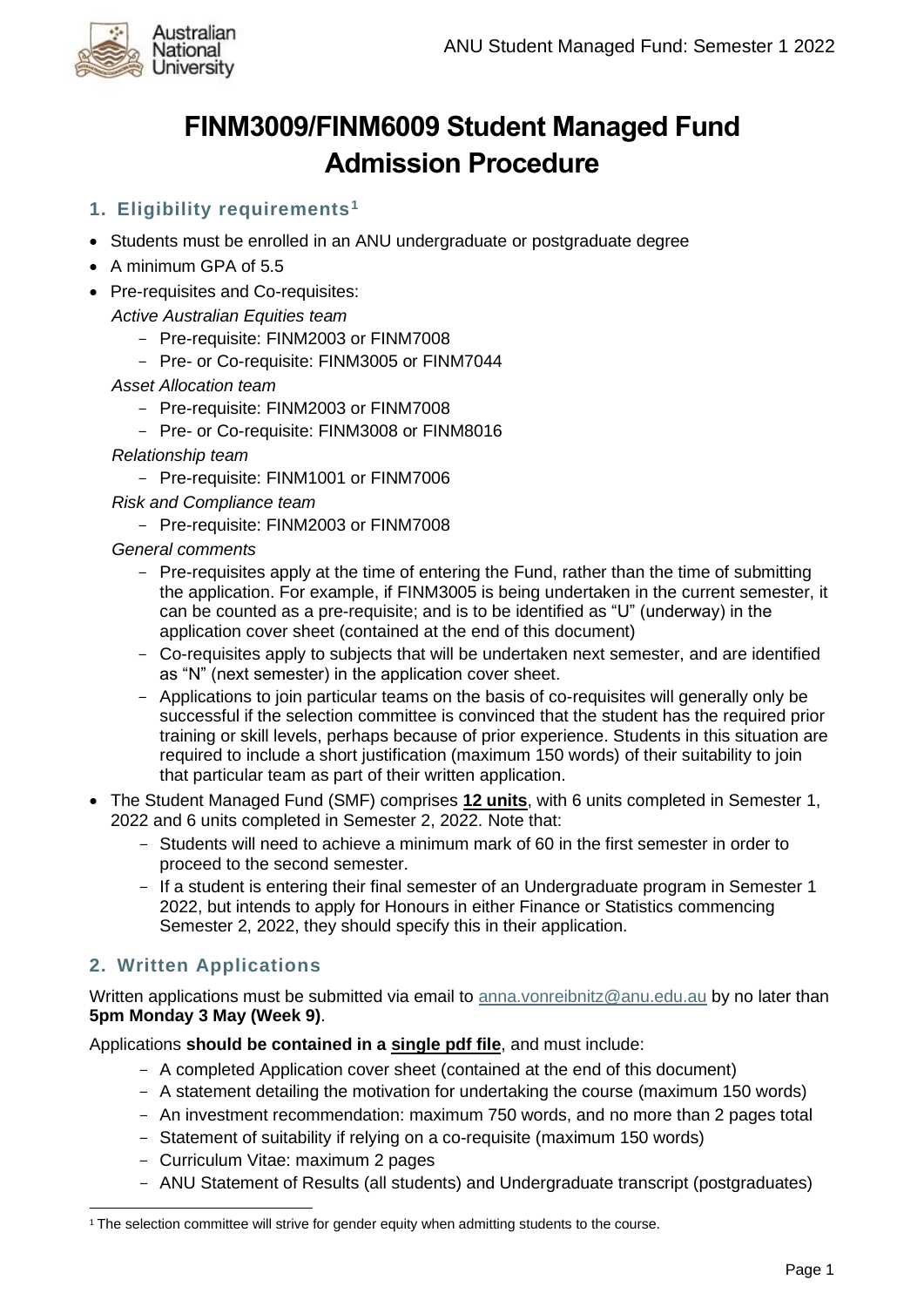

# **3. Investment Recommendation Guidelines**

The investment recommendation provides applicants with an opportunity to showcase their potential to research and communicate a recommended course of action in an investing context. If granted an interview, students will be asked questions regarding their recommendation, i.e. it provides a conversation topic.

Guidelines are left deliberately broad, and applicants are encouraged to select a subject with which they are comfortable. Examples of possible subjects include:

- Stock recommendation
- Asset class
- Managed fund
- Asset allocation for a particular investor
- Any other investment opportunity of interest
- *If applying for the Relationship Team:* we would also welcome a recommendation on how to enhance the communication of SMF activities (see "Relevant links" below for SMF communication platforms)

The recommendation does not have to be specifically targeted towards the Student Managed Fund, but applicants are welcome to do so if they wish.

The team(s) that a student is applying for and the Finance courses they have competed will be taken into consideration in assessing the investment case and the application. For example, lower depth of investment analysis and understanding is expected from a student applying for the Relationship Team who has only undertaken Foundations of Finance, than a student applying for the Active Australian Equities team who has completed Corporate Valuation. However, a Relationship Team applicant would be expected to demonstrate strong communication skills.

#### **4. Timeline**

The intended timeline for admitting students into the SMF course is as follows:

| Written applications due          | 5pm Tuesday 5 October (Week 9) |
|-----------------------------------|--------------------------------|
| Interviews held (via zoom)        | 8 October – 15 October         |
| Successful applicants notified by | Friday 22 October (Week 11)    |

#### **5. Outline of teams within the SMF**

The SMF comprises the following teams:

- *Active Australian Equities (AAE) team*: roles include undertaking research and making investment proposals regarding the purchase and sale of Australian shares.
- *Asset Allocation (AA) team*: roles include undertaking research and making investment proposals regarding changes to the Fund's broad asset mix.
- *Relationship team (RT)*: roles include the communication of SMF activities to external parties including preparation of reports, managing social media platforms and fostering engagement with parties outside of the Fund.
- *Risk and Compliance (R&C) team*: roles include the monitoring of risks faced by the Fund, reporting on portfolio performance, and ensuring that the Fund complies with policy (including socially responsible investing).

## **6. Relevant links**

- SMF Website:<https://www.rsfas.anu.edu.au/rsfas-education/student-managed-fund/>
- SMF Facebook:<https://www.facebook.com/smfANU/>
- SMF LinkedIn:<https://au.linkedin.com/company/anu-smf>
- Course pages: undergraduate:<http://programsandcourses.anu.edu.au/course/FINM3009>; postgraduate:<http://programsandcourses.anu.edu.au/course/FINM6009>

Any further questions regarding applications should be sent to [anna.vonreibnitz@anu.edu.au.](mailto:anna.vonreibnitz@anu.edu.au)